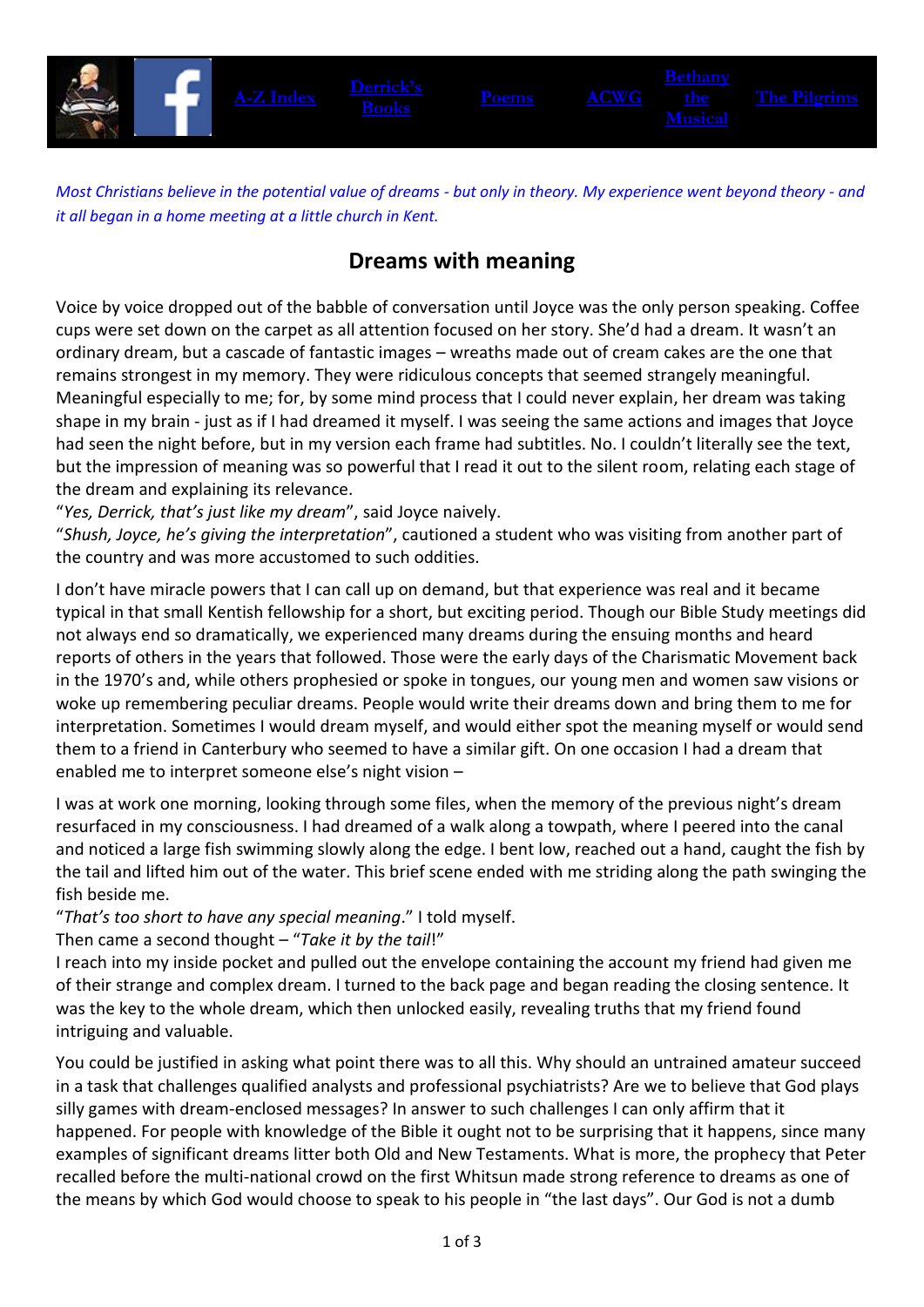idol and I make no conditions about which ways he is allowed to speak when he chooses to communicate with me.

Dreams have a special quality that has fascinated prophets, psychics and psychologists over the ages, whether in a religious or secular context. That quality lies in their uncensored nature. By "uncensored" I do not mean "erotic" and would instantly discount that kind of dream from being in any way seen as a message from God. Our bodies affect our minds at least as much as our minds affect our bodies, so physical desires and hungers are as likely as anything to crop up in our dreams from time to time. No, the point is that our logical, analytical, conscious minds do not interfere with the imagery or the subject matter that features in our dreams. They are messages that well up from our sub-conscious minds and often reveal matters that we have not been willing to consider or admit when we were trying to be rational.

Of the dreams that passed through my hands, the majority revealed what was going on in the mind of the person who had the dream. They might have doubts that they did not dare admit to themselves consciously, but which were eating away at the deeper regions of their thinking.

They might be seeking guidance, but missing answers that were staring them in the face. On several occasions I was sent dream accounts from people who were unknown to me and returned answers that amazed the recipients, who marvelled that I should have such insight into their circumstances. It was not magic. The answers were all in the dreams but, not being encumbered by personal knowledge or prior opinions about what they were or should be doing, I was able to see the important keys that unlocked their current problems. There are occasions when dreams carry a predictive message, but that is an area for potentially dangerous speculation. Several of my own dreams have mapped out a series of events that I have seen unfold over subsequent years. I take that as an encouraging affirmation of my faith, but I have learned not to attempt to interpret such dreams prior to their fulfilment. The danger is that I might manipulate events in order to fit the dream or, more likely, my interpretation of the dream or my preferences that I have forced into the mould of the dream-story. When I have a dream that appears to be predictive I write it down and put it away, perhaps just sharing it with my wife. As the story unfolds over time I simply wonder at the delight of being in touch with a God who has such interest in the intimacies of my insignificant life.

Significant dreams are not just a feature of my past, because I still occasionally have similar experiences. The pattern is unpredictable but, whenever it happens, I wake up knowing that what I have dreamed is in some way important. I don't think that makes me special, except that every child of God is special and that includes me! However, I do treat the experience as special and make sure that I write down the details of such dreams when they happen to me. When I have done that I put the matter to one side and carry on with the rest of life. I do not attempt to pick at the images and I resist the temptation to fit them into some contrived interpretation that 'proves' my opinions or justifies my intentions. The message of the dream is likely to demonstrate some insight that my reasoning mind failed to perceive, but my unconscious sensed and is bringing to my attention. The meaning will become clear if it is important.

These dreams may not be from God, but from a normal function of the human brain that we understand poorly at this stage of our knowledge. From a scientific point of view it is not possible to test such experiences because they cannot be replicated. We never know when we will wake up remembering a dream, nor can we predict when our dreams might be out-of-the ordinary or in some way significant. What is more, we don't see each one another's dreams. They are private experiences formed inside our heads where there is not even a screen to display them! What are pictures when they are experienced inside the brain, where there is no light to see by? The significance of 'special' dreams can neither be proved nor explained but, to those who experience them, they are fascinating and real. They have played an important part at key stages in my life, which is enough proof for my purposes.

I do not advocate that anyone should promote dreams as a major element of communion with God. The promise of the Holy Spirit is not a pledge of conjuring tricks and party amusements to titillate our religious fancies. God is present in the normal realities of everyday life and is more likely to communicate through the medium of common sense or through normal human relationships and conversation. Just occasionally